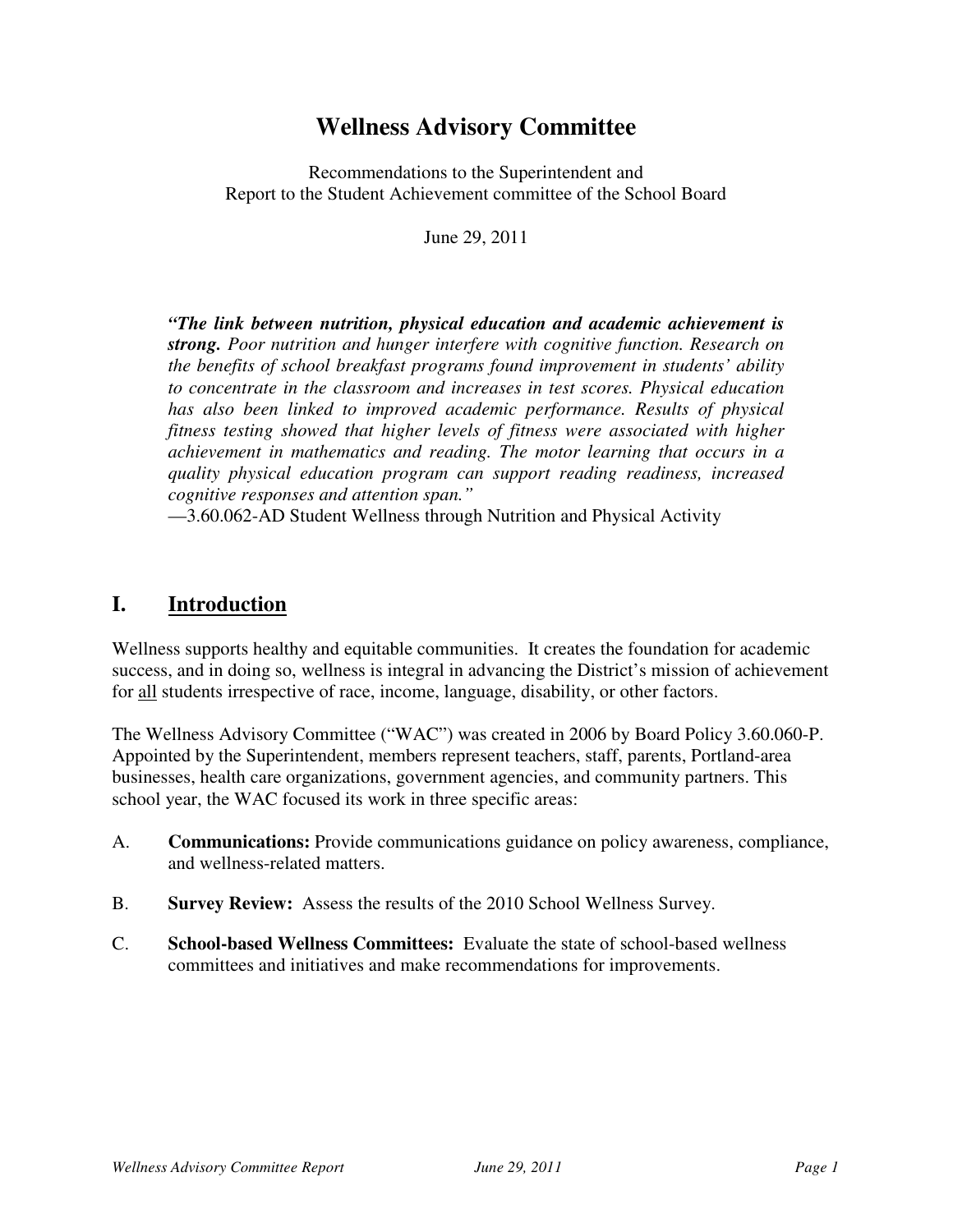## **II. Communications**

*District-wide communication of the Wellness Policy is essential to full policy implementation.* 

The Communications subcommittee advised the Wellness Policy Coordinator on content matters related to the District "Wellness" webpage. The webpage promotes awareness and highlights best practices proven to be successful in the District. It also provides wellness recommendations and resources for use in the school community.

### **IV. School-based Wellness Committees**

*The Wellness Policy requires principals to take a leadership role in school-based wellness.* 

Schools were polled to identify those with wellness committees. This telephone survey revealed that 14% of schools had a coordinated wellness program. It is a hopeful sign that many schools seek more information on the Wellness Policy and have expressed interest in receiving greater support in starting a wellness committee.

### **III. Survey Review**

*The Wellness Policy requires the District to conduct a bi-annual school survey.* 

Two surveys have been conducted to assess school-level policy implementation. The 2008 survey had a 70% response rate; the 2010 response rate dropped to 56%. With low response rates, it is impossible to track issues over time or draw conclusions about District-wide wellness activities. If survey completion were enforced, it would serve both as a valuable tool for monitoring District-wide wellness practices and providing information to schools and District leadership.

### **V. Conclusion and Recommendations to the Board**

*Access to Wellness Policy information and resources has increased throughout the District; however, many schools do not comply with Wellness Policy guidelines.* 

School wellness committees are an instrumental and sustainable way to fully implement the wellness initiatives passed by the Board in 2006. Principals should be supported and held accountable in establishing these school wellness committees.

It is also incumbent upon the District to prioritize managing survey distribution, completion, analysis and data reporting. For this reason, District-wide accountability is essential to help all schools meet the wellness goals outlined in the Wellness Policy.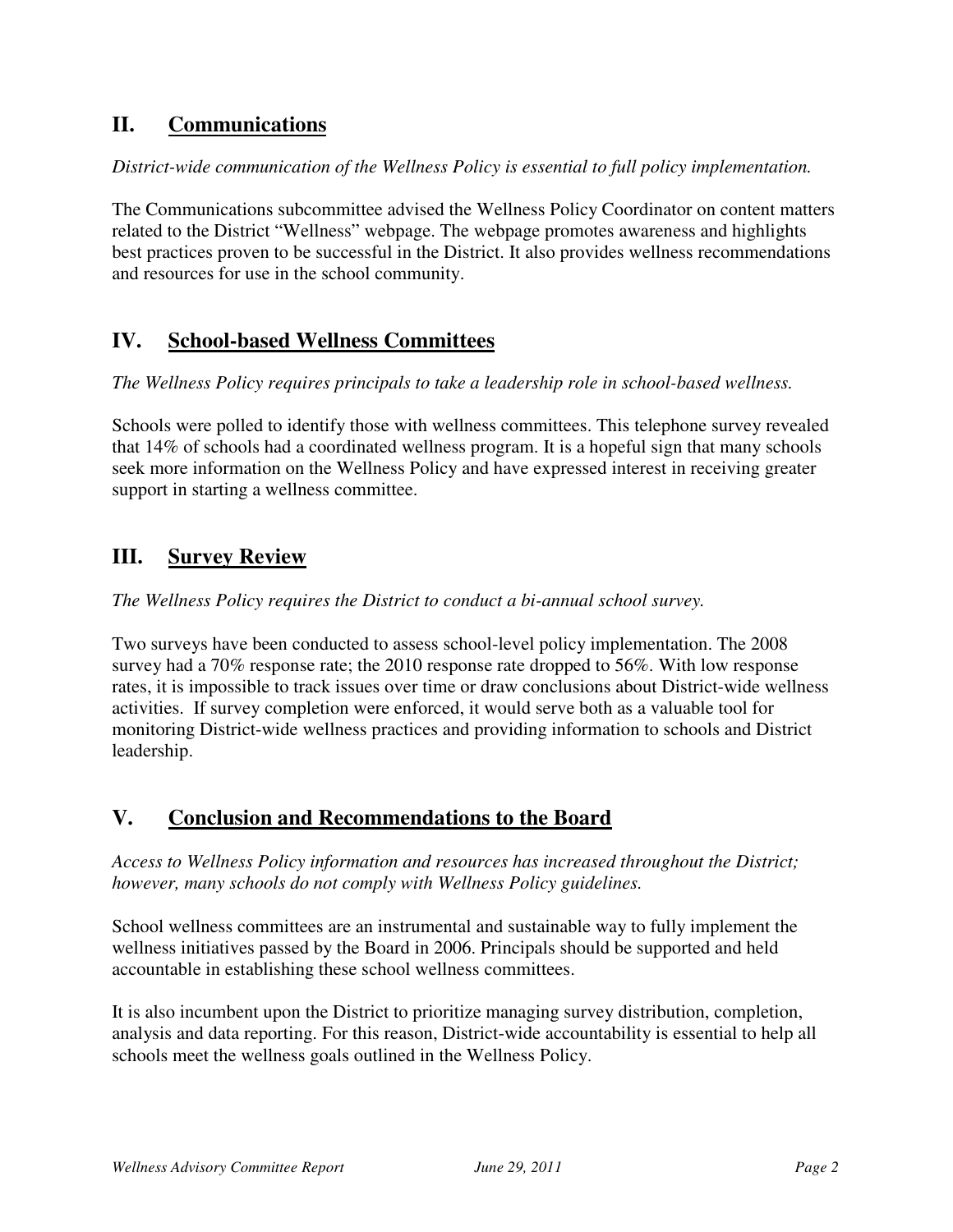#### **The WAC recommends**

- Re-instating the PE and Health TOSA positions to support teachers;
- Maintaining the Wellness Policy Coordinator position beyond the expiration of the Healthy Active Schools Grant;
- Ensuring that school and District systems are harmonized to foster health-promoting environments (e.g., including school wellness initiatives required by the PPS Wellness Policy and Administrative Directive in the School Improvement Plans);
- Integrating wellness communications and practices in all District programs, trainings and events (e.g., offering healthy meals and snacks for staff trainings or including educational programming on health disparities as part of the "Focus on Diversity Film and Lectures Series");
- Enforcing the policy requirement for establishing school-based wellness committees and survey completion, and providing support to principals in policy compliance (e.g., training for principals in wellness policy, accountability for healthy fundraisers);

Implementing the recommendations of the Wellness Advisory Committee will improve the health and well-being of all students, build a stronger, healthier learning community, and lead to improved academic performance and student achievement.